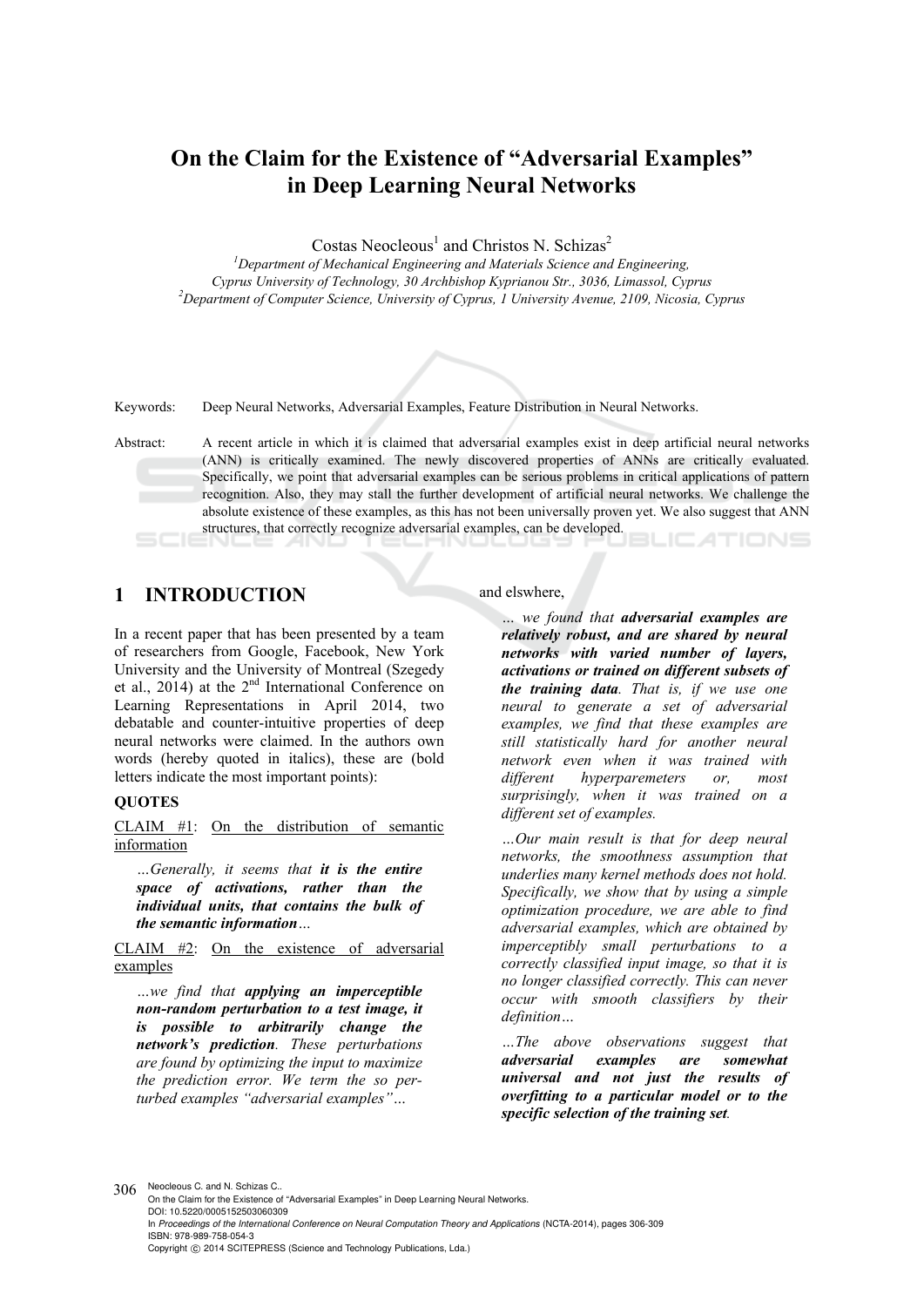In this position paper we attempt to evaluate and critically appraise the two claims made by Szegedy et al., henceforth referred to by the abbreviation SZSBEGF2014.

The SZSBEGF2014 researchers used a large, but not exhaustive, range of different artificial neural network (ANN) structures to study the properties they claim that exist. However, all of them were of feedforward (FF) topology. The structures studied ranged from simple to complicated ones, such as the deep NN paradigms (11-layered MLFF network).

They have also done numerous tests on wellknown machine learning databases. Namely, on the Mixed National Institute of Standards and Technology database (MNIST) and on the ImageNet database. They also did simulations on image samples from YouTube.

Considering their findings, we will present some supportive and some counter-supportive arguments to either claim.

## **2 CRITIQUE OF THE CLAIM FOR THE DISTRIBUTION OF SEMANTIC INFORMATION**

The SZSBEGF2014 authors claim that, following numerous studies on a diverse set of artificial neural network structures, they had found that *"…it seems that it is the entire space of activations, rather than the individual units, that contains the bulk of the semantic information…".* 

That is, the various semantic factors are encoded in a distributive manner in a multitude of artificial neuronal units rather than in specific single artificial units (neurons).

This is in contrast to the prevailing theory that suggests that the activation levels of individual hidden layer neurons correspond to expressions for a meaningful feature.

In natural/biological neural networks, it is well established that different parts of the brain process different afferent signals. There is a hierarchical structure, and different modules specialize on processing specific tasks. Thus, there exists specificity of function that seems to happen in modular manner, where groups of neurons, operate in concerted manners. They process information in a distributed manner. So, within modules, the information is distributed and we cannot attribute specific semantics to specific single neurons.

Based on the previous comments, we propose that the SZSBEGF2014 claim concerning the

semantic distribution, is correct within the context of activations of single artificial neurons belonging to a neural subsystem (module). Different modules however, can specialize in processing certain features that are associated to semantic attributes.

It is however difficult, and possibly impossible to precisely identify the functionality and boundaries of such modules, and hence the specific attributes they process. It could be that the distribution properties that we presume that exist in groups of neurons in a module, also exist for groups of modules in a larger supersystem.

It is appropriate to point that the SZSBEGF2014 researchers have done their simulations only on feed-forward neural structures. But the brain is highly dynamic, having a vast number of local and remote feedbacks.

#### **3 CRITIQUE OF THE CLAIM FOR THE EXISTENCE OF INOL ADVERSARIAL EXAMPLES**

The SZSBEGF2014 researchers claim that they found blind spots in the process of generalization of feedforward ANNs. Indeed, they say that by "…*applying an imperceptible non-random perturbation to a test image, it was possible to arbitrarily change the network's prediction…"*. If this is universally true, then we have here a case where the network generalization is deficient.

This hypothesis and the associated claim has been tested by the SZSBEGF2014 researchers through the systematic generation of specific images (cases) that they called "adversarial samples". That is, even though they were very similar to some other samples (having imperceptible differences as seen by a human eye and brain), they were not correctly classified.

Basically, the SZSBEGF2014 researchers developed an optimization algorithm that, starting from a correctly classified image, tries to find a small perturbation of this that drives the output of the network to a wrong classification. The phenomenon is a case where starting from slightly different initial conditions, the network gives a diverse output.

If this is true, we have a serious situation where feedforward network classifications, and more specifically the deep neural network paradigms, fail to generalize. They lead to false classifications, and thus – for crucial applications – may result to severe repercussions, that may even lead to human deaths.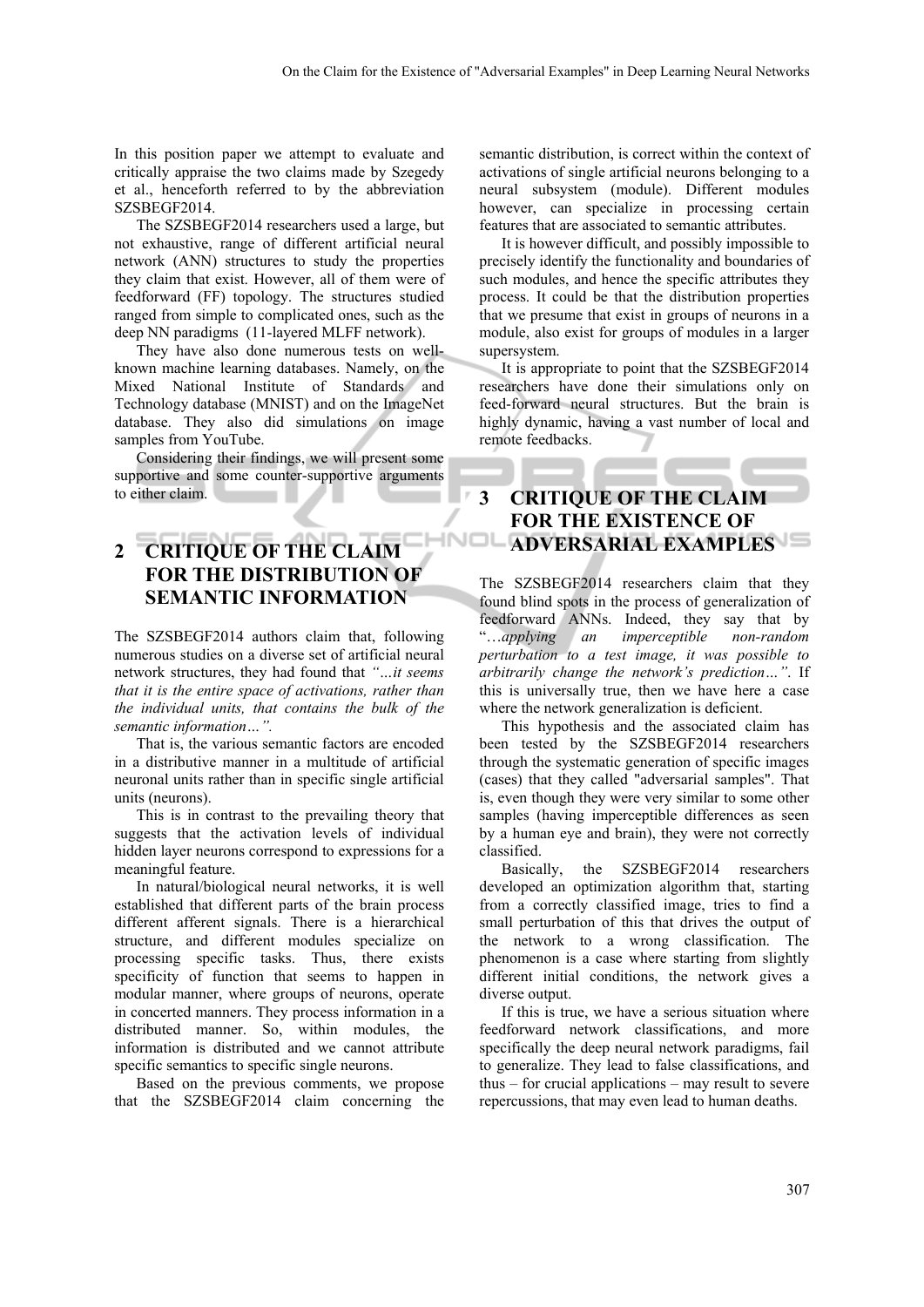It is pointed here that such phenomena have been well established in engineering and science, as for example in some dynamic-chaotic systems that are highly sensitive to initial conditions. In these, a small perturbation of the initial conditions could drive the system to totally different extremes (behaviour).

As pointed, this second claim is a countergeneralization observation, which may have a profound negative impact on the development of ANNs, especially for critical applications such as in critical medical diagnostic and other systems such as in autonomous/driverless cars and other vehicles, in crucial google glass applications, in salvage operations, in critical/sensitive military applications, etc.

Here are some more specific examples that may make one think twice before relying on feedforward ANNs for decisions:

- A self-driving/autonomous car that uses an ANN (e.g. deep neural network) does not
- recognize a human standing in front of the car. It may interpret the road as clear, resulting in highly risky and dangerous situations for pedestrians.
- An ANN that is used in a critical medical diagnostic operation that misclassifies as a false positive a specific cancer image or medical signal.
- An ANN that is used in military operations and misclassifies a building as having terrorists that should be bombed!
- A prisoner convicted to death penalty, where the realization of this verdict depends on his/her IQ being above a certain threshold, which had been wrongly established by an ANN (e.g. case of Ted Herring in Florida State, USA).

An interesting issue that comes to mind is whether such "blind spots" also exist in biological neural networks. We know that certain blind spots (static or dynamic) have been observed, e.g. the attentional blink (Marois et al. 2000; Neokleous et al 2009). This occurs in a large number of individuals. That is, it has a high statistical significance, but it is not universal. That is, we may speculate that some biological neural networks express a uniformly blind spot.

Even though, for most people, the brain has an impressive capacity to recognize images in diverse orientations, lighting conditions, deformations, modifications, perturbations etc., may occasionally make wrong classifications, generalizations, interpretations. It can even properly identify words

in the well-known Cambridge University observation, popularized by the following extract:

*"The phaonmneal pweor of the hmuan mnid, aoccdrnig to a rscheearch at Cmabrigde Uinervtisy, it dseno't mtaetr in waht oerdr the ltteres in a wrod are, the olny iproamtnt tihng is taht the frsit and lsat ltteer be in the rghit pclae. The rset can be a taotl mses and you can sitll raed it whotuit a pboerlm. Tihs is bcuseae the huamn mnid deos not raed ervey lteter by istlef, but the wrod as a wlohe"*.

If it is a fact that the biological brains may misclassify, misinterpret, miscalculate and misunderstand, then this creates numerous legal, ethical, and philosophical questions.

Concerning the claim for the existence of adversarial examples, we suggest the following criticism.

- a) This is a premature claim. The SZSBEGF2014 researchers have tested a large number of ANN structures, but they were all of feedforward topology. They did not say whether they have also tested VIOI recurrent structures (dense or sparse). How could we know whether similar behavior occurs in artificial neural structures that have recurrences? We know, for instance that biological neural networks, and more profoundly the human brain, are highly recurrent structures. Thus, more investigation into this issue is needed.
	- b) Even though one can conduct extensive simulations on diverse networks, there will still be gray areas, unless one manages to prove in a coherent - preferably mathematical formalism - that the blind spots are universal to all network structures. So, here is a new research field for exceptional theoreticians!
	- c) Considering the cases of blind spots in biological neural recognizing systems such as the human brain, one can observe that these blind spots are not universal. Indeed, one can find human brains that correctly identify images that they were erroneously mislabeled by a large population. Thus, there may be ANNs that can correctly identify adversarial examples. It is rather a matter of finding these networks.

In any case, as it is, it should make us very cautious in building critical applications in which ANNs are embedded, e.g. in medical diagnostic systems for critical diseases.